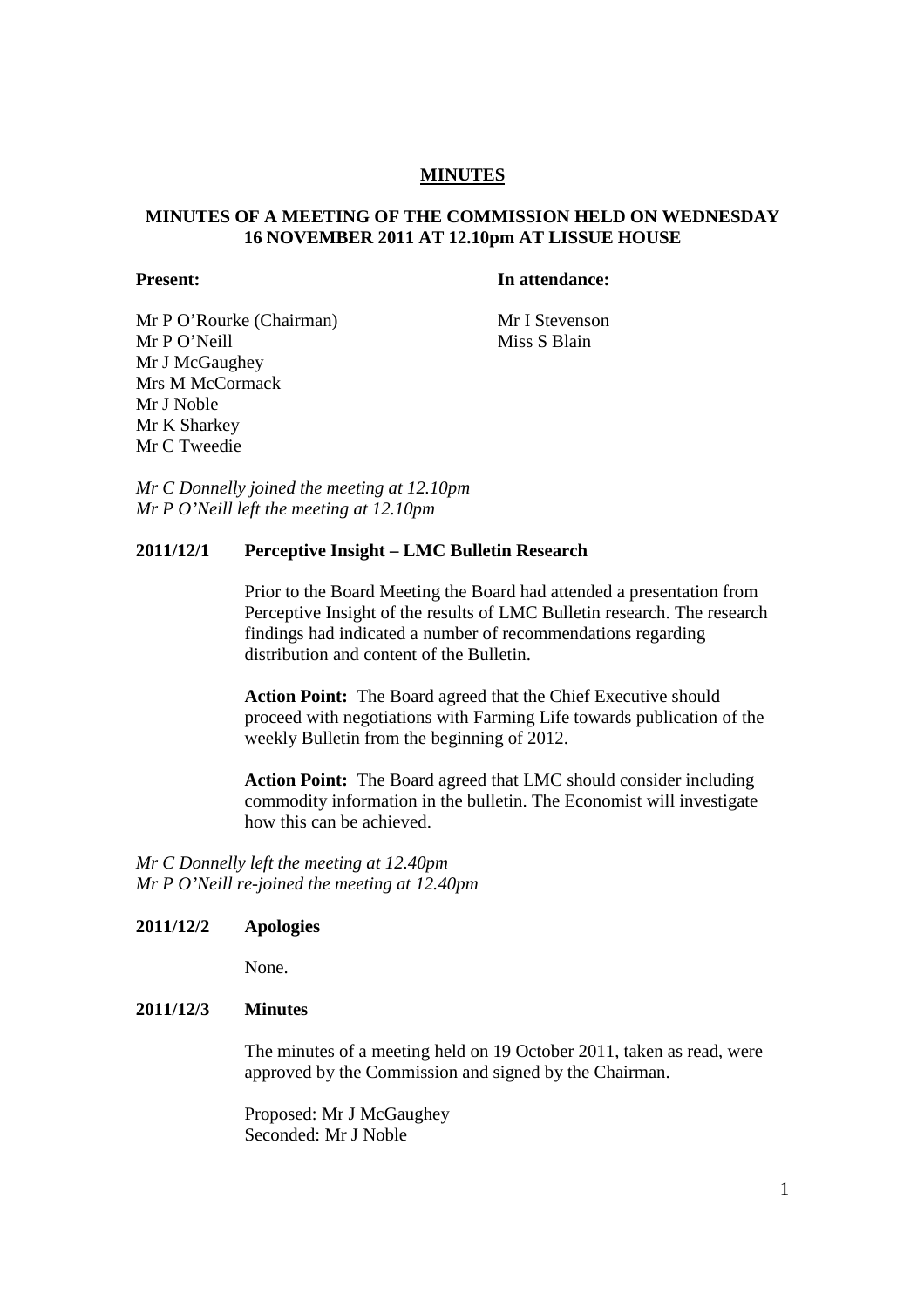# **2011/12/4 Matters arising**

### **(i) Implementation Group**

The Chief Executive updated the Board on Implementation Group discussions with Mr K Morrison (DARD). *Withheld Commercially Sensitive.* 

**Action Point:** Mr K Morrison intends to attend the December Board Meeting.

**Action Point:** The Chairman and Chief Executive will consult with LMC stakeholders in the New Year in relation to LMC's progress since the review *Withheld Commercially Sensitive.* 

# **(ii) Remuneration Committee**

The Chairman reported on a remuneration committee meeting held on 16 November 2011.

**Action Point:** The Board approved the recommendations made by the remuneration committee

# **(iii) Audit Committee**

Mr J Noble reported on the audit committee meeting held on 16 November 2011.

#### **(iv) Recruitment of Industry Development Manager**

*Withheld Commercially Sensitive.* 

# **2011/12/5 Chairman's Report**

The Chairman reported on meetings he has attended since the last Board Meeting.

#### **2011/12/6 Chief Executive's Report**

A paper had been circulated with the Board Papers

*(i) Balmoral Show 2012* 

**Action Point:** The Board agreed that LMC would take a stand at Balmoral 2012. Board Members will also help to staff the stand during the show